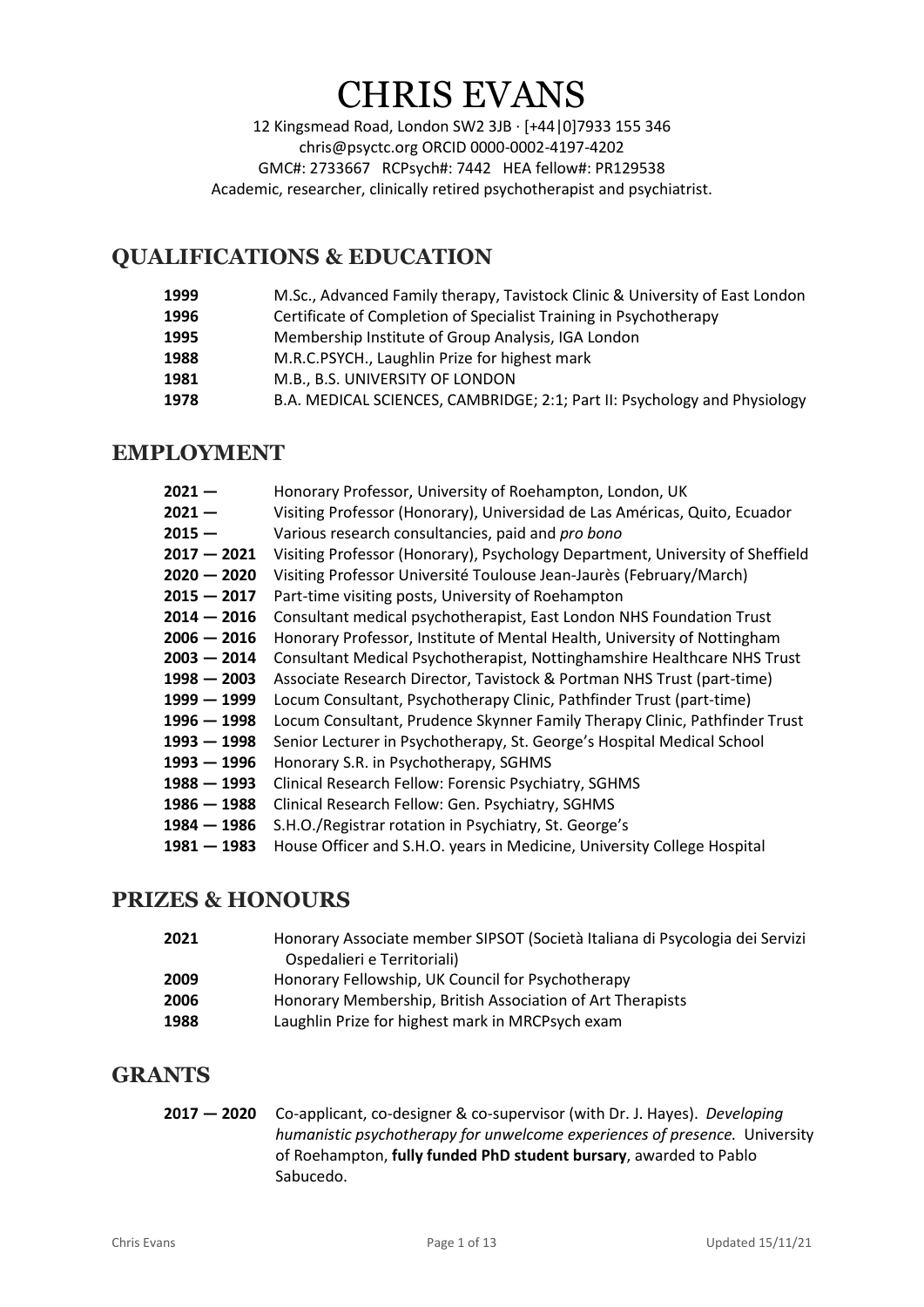| $2016 - 2019$                  | Co-applicant, co-designer, lead supervisor. Psychometrics of the YP-CORE in<br>the UK. University of Roehampton, fully funded PhD student bursary held by<br>Emily Blackshaw.                                                                                   |
|--------------------------------|-----------------------------------------------------------------------------------------------------------------------------------------------------------------------------------------------------------------------------------------------------------------|
| $2017 - 2018$                  | Co-applicant and co-designer (with Dr. J. Hayes). A survey of presence in grief<br>University of Roehampton small grant, £2,960.                                                                                                                                |
| $2013 - 2016$                  | Co-applicant. The clinical and cost effectiveness of lamotrigine for people<br>with borderline personality disorder: Randomised controlled trial (LABILE)<br>NIHR HTA, £1,562,429                                                                               |
| $2010 - 2012$                  | Co-applicant, Developing an Individualized Patient-Progress System,<br>Fundação para a Ciência e a Tecnologia (Portugal) €100,000                                                                                                                               |
| $2007 - 2008$                  | Co-applicant, How are Mental Capacity Act "Best Interests" determinations<br>made?, Nottinghamshire Healthcare NHS Trust £21,920                                                                                                                                |
| $2007 - 2007$                  | Co-applicant, Better outcomes for the most excluded: evidence review of<br>aclmn and mapping of existing services, CSIP scoping survey £25,068                                                                                                                  |
| $2004 - 2006$                  | Co-applicant & co-designer. NHS National R&D Programme on Forensic<br>Mental Health A comparative ethnographic investigation into the culture,<br>organisation, management techniques and environmental features of high-<br>secure mental health units £94,789 |
| $1998 - 2001$                  | Co-applicant & co-designer. High Security Psychiatric Services Commissioning<br>Board Evaluation of a national service for patients with severe personality<br>disorder based on the Henderson Hospital model £703k                                             |
| $1998 - 1999$                  | Co-applicant & co-designer. Home Office/Victim Support. Review of services<br>to families bereaved by homicide £22k                                                                                                                                             |
| $1995 - 1996$                  | Co-applicant & co-designer. Mental Health Foundation Development of a<br>core assessment battery for psychotherapy and counselling services £34k                                                                                                                |
| $1996 - 1997$<br>$1998 - 1998$ | Co-applicant & co-designer. Mental Health Foundation, same project £24k<br>Co-applicant & co-designer. Mental Health Foundation, same project £34k                                                                                                              |

# **PUBLICATIONS**

I have one co-authored book, 149 peer-reviewed papers and a Scopus h-index of 35.

#### **BOOK**

Evans, C. & Carlyle, J. (2021) "Outcome measures and evaluation in counselling and psychotherapy" SAGE, ISBN 978-1-4739-0673-0 [https://ombook.psyctc.org/book/.](https://ombook.psyctc.org/book/)

#### **PEER-REVIEWED PAPERS.**

- 1. Paz, C., Osejo-Taco, G., & Evans, C. (2021). Trajectories of success and/or distress: Protocol for an observational cohort study investigating changing psychological distress among emerging Ecuadorian adults over a year. BMJ Open, 11(12), e056361. <https://doi.org/10.1136/bmjopen-2021-056361>
- 2. Sabucedo, P., Hayes, J., & Evans, C. (2021). Narratives of experiences of presence in bereavement: Sources of comfort, ambivalence and distress. British Journal of Guidance & Counselling, 1–18.<https://doi.org/10.1080/03069885.2021.1983156>
- 3. Di Biase, R., Evans, C., Rebecchi, D., Baccari, F., Saltini, A., Bravi, E., Palmieri, G., & Starace, F. (2021). Exploration of psychometric properties of the Italian version of the Core Young Person's Clinical Outcomes in Routine Evaluation (YP-CORE). Research in Psychotherapy: Psychopathology, Process and Outcome, 24(2).<https://doi.org/10.4081/ripppo.2021.554>
- 4. Zibetti, M. R., Serralta, F. B., & Evans, C. (2021). Longitudinal Distress among Brazilian University Workers during Pandemics. International Journal of Environmental Research and Public Health, 18(17), 9072[. https://doi.org/10.3390/ijerph18179072](https://doi.org/10.3390/ijerph18179072)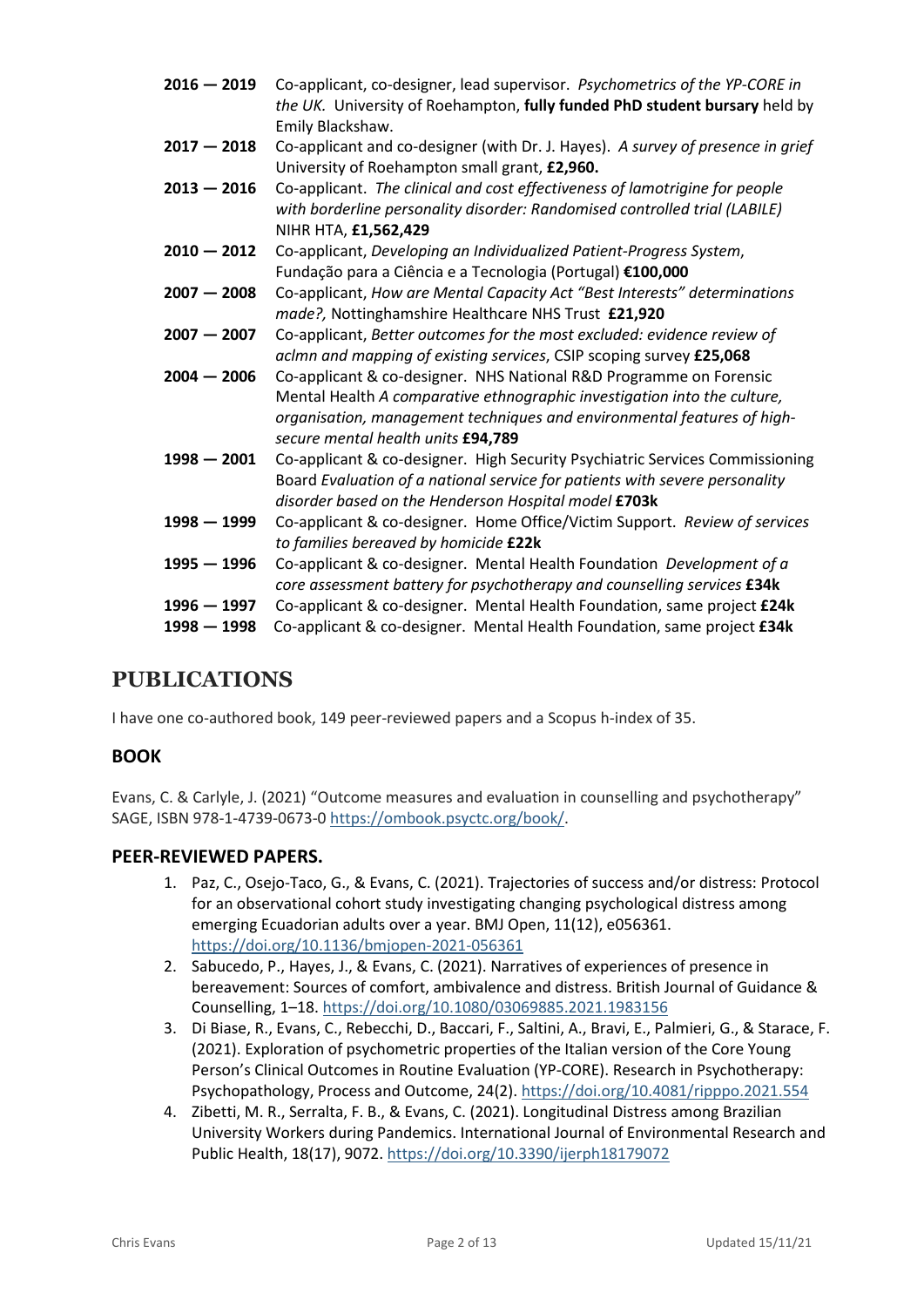- 5. Evans, C., Paz, C., & Mascialino, G. (2021). "Infeliz" or "Triste": A Paradigm for Mixed Methods Exploration of Outcome Measures Adaptation Across Language Variants. Frontiers in Psychology, 12, 695893[. https://doi.org/10.3389/fpsyg.2021.695893](https://doi.org/10.3389/fpsyg.2021.695893)
- 6. Paz, C., Hermosa-Bosano, C., & Evans, C. (2021). What Happens When Individuals Answer Questionnaires in Two Different Languages. Frontiers in Psychology, 12, 688397. <https://doi.org/10.3389/fpsyg.2021.688397>
- 7. Yassin, S., & Evans, C. (2021). A journey to improve Arabic-speaking young peoples' access to psychological assessment tools: It's not just Google translate! Counselling and Psychotherapy Research, capr.12431[. https://doi.org/10.1002/capr.12431](https://doi.org/10.1002/capr.12431)
- 8. Grau Touriño, A., Feixas, G., Medina, J. C., Paz, C., & Evans, C. (2021). Effectiveness of integrated treatment for eating disorders in Spain: Protocol for a multicentre, naturalistic, observational study. BMJ Open, 11(3), e043152[. https://doi.org/10.1136/bmjopen-2020-](https://doi.org/10.1136/bmjopen-2020-043152) [043152.](https://doi.org/10.1136/bmjopen-2020-043152)
- 9. Avdi, E., & Evans, C. (2020). Exploring Conversational and Physiological Aspects of Psychotherapy Talk. Frontiers in Psychology, 11, 591124. [https://doi.org/10.3389/fpsyg.2020.591124.](https://doi.org/10.3389/fpsyg.2020.591124)
- 10. Serralta, F. B., Zibetti, M. R., & Evans, C. (2020). Psychological Distress of University Workers during COVID-19 Pandemic in Brazil. International Journal of Environmental Research and Public Health, 17(22), 8520[. https://doi.org/10.3390/ijerph17228520.](https://doi.org/10.3390/ijerph17228520)
- 11. Paz, C., Evans, C., Valdiviezo-Oña, J., & Osejo-Taco, G. (2020). Acceptability and Psychometric Properties of the Spanish Translation of the Schwartz Outcome Scale-10 (SOS-10-E) Outside the United States: A Replication and Extension in a Latin American Context. Journal of Personality Assessment, 1–10[. https://doi.org/10.1080/00223891.2020.1825963.](https://doi.org/10.1080/00223891.2020.1825963)
- 12. Sabucedo, P. & Evans, C. (2020) Perceiving those who are gone: Cultural research on postbereavement perception or hallucination of the deceased. Transcultural Psychiatry. [https://doi.org/10.1177/1363461520962887.](https://doi.org/10.1177/1363461520962887)
- 13. Paz, C., Mascialino, G., & Evans, C. (2020). Exploration of the psychometric properties of the Clinical Outcomes in Routine Evaluation-Outcome Measure in Ecuador. BMC Psychology, 8(1), 94–105. [https://doi.org/10.1186/s40359-020-00443-z.](https://doi.org/10.1186/s40359-020-00443-z)
- 14. Paz, C., Mascialino, G., Proaño, K., & Evans, C. (2020). Psychological intervention change measurement in Latin America: Where from? Where to? Psychotherapy Research, 1–10. [https://doi.org/10.1080/10503307.2020.1750728.](https://doi.org/10.1080/10503307.2020.1750728)
- 15. Evans, C., Sabucedo, P., & Paz, C. (2020). Supporting practice based evidence in the COVID-19 crisis: Three researcher-practitioners' stories. Counselling Psychology Quarterly, 1–9. [https://doi.org/10.1080/09515070.2020.1779661.](https://doi.org/10.1080/09515070.2020.1779661)
- 16. Sabucedo, P., Evans, C., Gaitanidis, A., & Hayes, J. (2020). When experiences of presence go awry: A survey on psychotherapy practice with the ambivalent-to-distressing 'hallucination' of the deceased. Psychology and Psychotherapy: Theory, Research and Practice, 94, 464- 480, [https://doi.org/10.1111/papt.12285.](https://doi.org/10.1111/papt.12285)
- 17. Honkalampi, K., Flink, N., Sinikallio, S., Seilo, N., Karkkola, P., & Evans, C. (2020). The psychometric exploration of the Finnish CORE-10 in a university student sample. Psykologia, 54, 274–287.
- 18. Paz, C., Adana-Díaz, L., & Evans, C. (2020). Clients with different problems are different and questionnaires are not blood tests: A template analysis of psychiatric and psychotherapy clients' experiences of the CORE-OM. Counselling and Psychotherapy Research. [https://doi.org/10.1002/capr.12290.](https://doi.org/10.1002/capr.12290)
- 19. Paz, C., & Evans, C. (2019). The Clinical Outcomes in Routine Evaluation-Outcome Measure: A useful option for routine outcome monitoring in Latin America. Revista Brasileira de Psicodrama, 27(2), 226–230[. https://doi.org/10.15329/2318-0498.20190024.](https://doi.org/10.15329/2318-0498.20190024)
- 20. Zhang, Y., Hu, J., Evans, C., Jin, L. W., Wu, M. Y., Wang, C. Y., … Chen, G. P. (2019) Psychometric properties of the Chinese version of the clinical outcomes in routine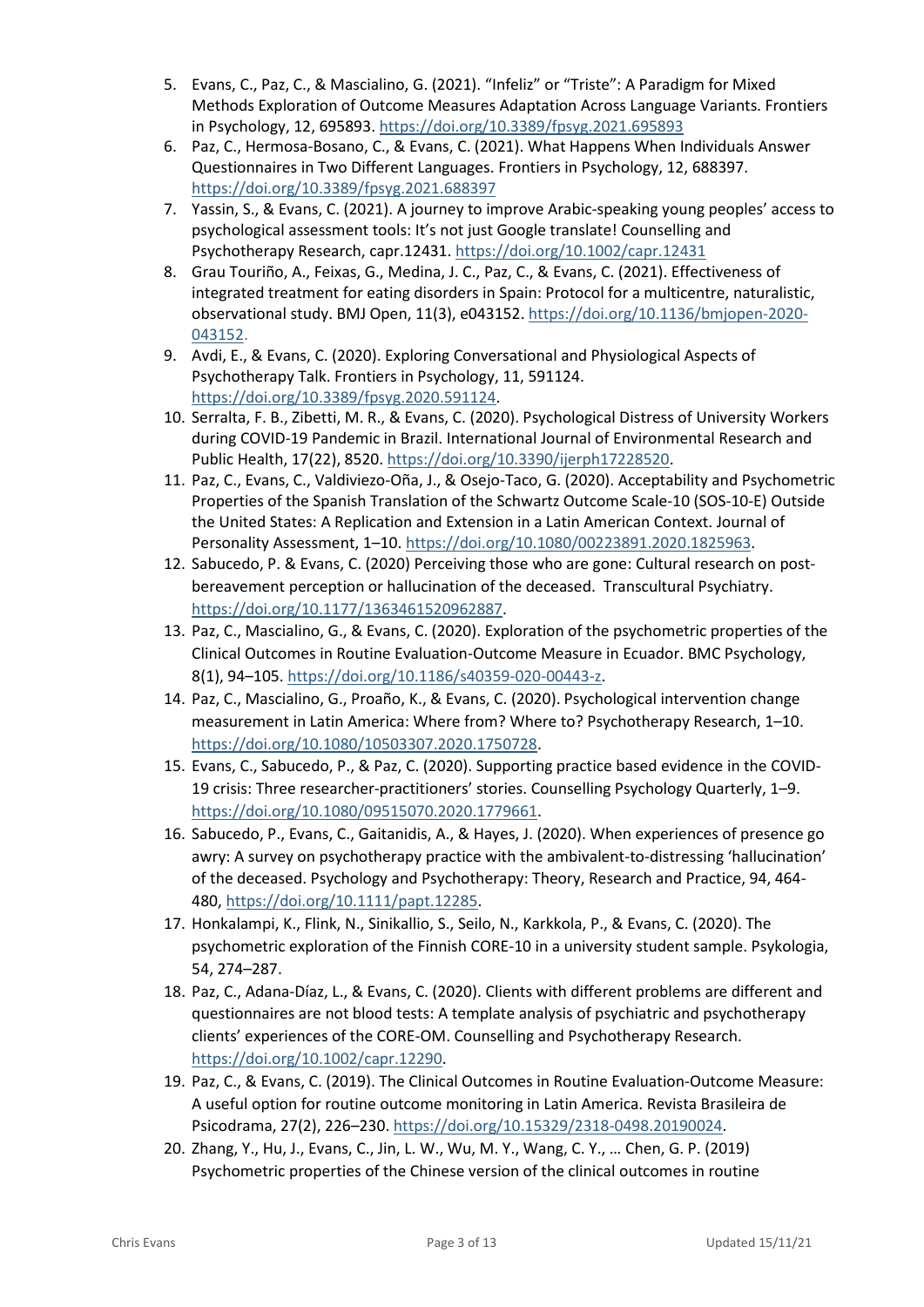evaluation-outcome measure (CORE-OM) British Journal of Guidance and Counselling. [https://doi.org/10.1080/03069885.2019.1682120.](https://doi.org/10.1080/03069885.2019.1682120)

- 21. Napoleone, E., Evans, C., Patalay, P., Edbrooke-Childs, J. & Wolpert, M. (2019) Trajectories of change of youth depressive symptoms in routine care: shape, predictors, and service-use implications. European Child & Adolescent Psychiatry. 28(11):1127-1136. [https://doi.org/10.1007/s00787-019-01317-5.](https://doi.org/10.1007/s00787-019-01317-5)
- 22. Di Malta, G., Evans, C., & Cooper, M. (2019). Development and validation of the relational depth frequency scale. Psychotherapy Research, 1–15. <https://doi.org/10.1080/10503307.2019.1585590>
- 23. Barrowcliff, A. L., Oathamshaw, S. C., & Evans, C. (2018). Psychometric properties of the CORE-LD30. Journal of Intellectual Disability Research. [https://doi.org/10.1111/jir.12551.](https://doi.org/10.1111/jir.12551)
- 24. Blackshaw, E., Evans, C, & Cooper, M. (2018) When Life gets in the Way: A systematic review of the assessment of life events in change over the course of counselling and psychotherapy for depression and anxiety in children and adolescents. Counselling and Psychotherapy Research, 18(2):143-153. <https://doi.org/10.1002/capr.12156>
- 25. Hall, D A., Zaragoza Domingo, S., Hamdache, L.V., Manchaiah, V., Thammaiah, S., Evans, C., Lena L. N. Wong, L.L.N. and on behalf of the International Collegium of Rehabilitative Audiology and TINnitus Research NETwork. (2017). A Good Practice Guide for Translating and Adapting Hearing-Related Questionnaires for Different Languages and Cultures. International Journal of Audiology, November, 57(3):161–175. [https://doi.org/10.1080/14992027.2017.1393565.](https://doi.org/10.1080/14992027.2017.1393565)
- 26. Honkalampi, K., Aarno Laitila, A., Juntunen, H., Lehmus, K., Piiparinen, A., Törmänen, L., Inkinen, M. & Evans, C. (2017). The Finnish Clinical Outcome in Routine Evaluation Outcome Measure: Psychometric Exploration in Clinical and Non-Clinical Samples. Nordic Journal of Psychiatry, 71(8):589-597[. https://doi.org/10.1080/08039488.2017.1365378.](https://doi.org/10.1080/08039488.2017.1365378)
- 27. Gergov, V., Lahti, J., Marttunen, M., Lipsanen, J., Evans, C., Ranta, K., … Lindberg, N. (2017). Psychometric properties of the Finnish version of the Young Person's Clinical Outcomes in Routine Evaluation (YP-CORE) questionnaire. Nordic Journal of Psychiatry, 71(4), 250–255. https://doi.org/10.1080/08039488.2016.1270352
- 28. Twigg, E., Cooper, M., Evans, C., Freire, E. S., Mellor-Clark, J., McInnes, B., & Barkham, M. (2016). Acceptability, reliability, referential distributions, and sensitivity to change of the YP-CORE outcome measure: Replication and refinement. Child and Adolescent Mental Health, 21(2), 115–123. https://doi.org/10.1111/camh.12128
- 29. Rabung, S., Wieser, M., Thomas, A., Testoni, I., & Evans, C. (2016). Psychometric evaluation of the German version of the revised spontaneity assessment inventory (SAI-R). Zeitschrift Für Psychodrama Und Soziometrie, 15(S1), 25–39. https://doi.org/10.1007/s11620-015- 0313-x
- 30. Feixas, G., Trujillo, A., Bados, A., Garcia-Grau, E., Salla, M., Medina, J. C., … Evans, C. (2016). Psychometric properties of the Spanish version of the Clinical Outcomes in Routine Evaluation-Outcome Measure. Neuropsychiatric Disease and Treatment, 12, 1457–1466. https://doi.org/10.2147/NDT.S103079
- 31. Santana, M. R. M., da Silva, M. M., de Moraes, D. S., Fukuda, C. C., Freitas, L. H., Ramos, M. E. C., … Evans, C. (2015). Brazilian Portuguese version of the CORE-OM: cross-cultural adaptation of an instrument to assess the efficacy and effectiveness of psychotherapy. Trends in Psychiatry and Psychotherapy, 37(4), 227–231. https://doi.org/10.1590/2237- 6089-2015-0002
- 32. Kristjánsdóttir, H., Sigursson, B. H., Salkovskis, P., Ólason, D., Sigurdsson, E., Evans, C., … Sigursson, J. F. (2015). Evaluation of the Psychometric Properties of the Icelandic Version of the Clinical Outcomes in Routine Evaluation-Outcome Measure, its Transdiagnostic Utility and Cross-Cultural Validation. Clinical Psychology and Psychotherapy, 22(1), 64–74. https://doi.org/10.1002/cpp.1874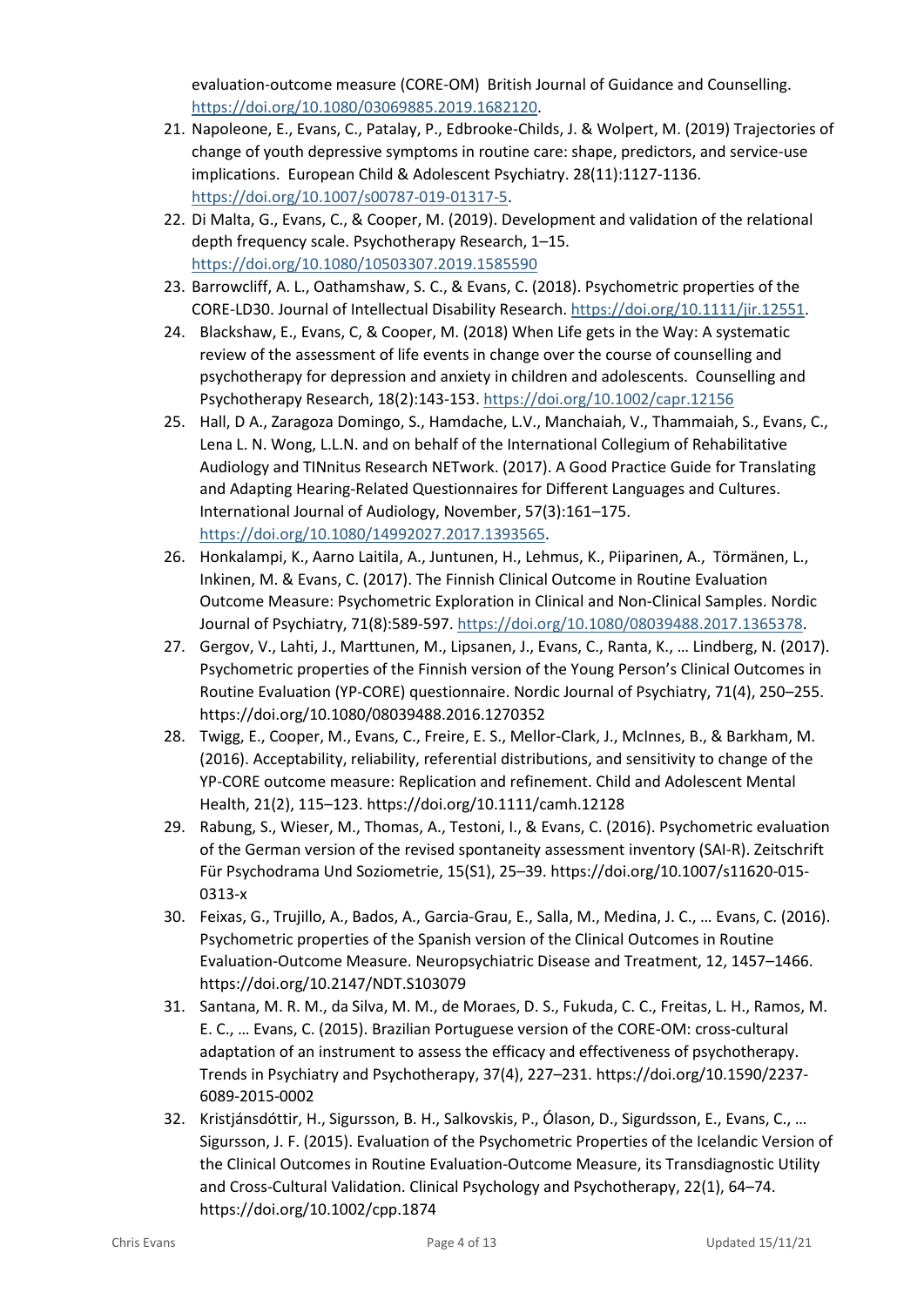- 33. Konstantinidou, H., & Evans, C. (2015). Pharmacotherapy and psychotherapy: the challenges of integrating two paradigms. Psychoanalytic Psychotherapy, 29(4), 1–20. https://doi.org/10.1080/02668734.2015.1051096
- 34. Jokić-Begić, N., Korajlija, A. L., Jurin, T., & Evans, C. (2014). Faktorska struktura, psihometrijske karakteristike i kritična vrijednost hrvatskoga prijevoda CORE-OM [Factor Structure, Psychometric Properties and Cut-off scores of the Croatian version of the Clinical Outcomes in Routines Evaluation – Outcome Measure (CORE-OM)]. Psihologijske Teme, 23(2), 265–288.
- 35. Martean, L., & Evans, C. (2014). Prescribing for personality disorder: qualitative study of interviews with general and forensic consultant psychiatrists. Psychiatric Bulletin, 38(3), 116–121. https://doi.org/10.1192/pb.bp.113.044081
- 36. Huet, V., Springham, N., & Evans, C. (2014). The Art Therapy Practice Research Network: hurdles, pitfalls and achievements. Counselling and Psychotherapy Research, 14(3), 174– 180. https://doi.org/10.1080/14733145.2014.929416
- 37. Sales, C., Alves, P., Evans, C., & Elliott, R. (2014). The Individualized Patient Progress System (IPPS): a decade of international collaborative networking. Counselling and Psychotherapy Research, 13(3), 181–191. https://doi.org/10.1080/14733145.2014.929417
- 38. Stratton, P., Lask, J., Bland, J., Nowotny, E., Evans, C., Singh, R., … Peppiatt, A. (2013). Detecting therapeutic improvement early in therapy: validation of the SCORE-15 index of family functioning and change: Validation of the SCORE-15 index. Journal of Family Therapy, 36(1), 3–19. https://doi.org/10.1111/1467-6427.12022
- 39. Bracken, P., Thomas, P., Timimi, S., Asen, E., Behr, G., Beuster, C., … Yeomans, D. (2013). La Psiquiatria mas alla del paradigma actual [Psychiatry beyond the current paradigm]. Acta Psiquiátrica y Psicológica de América Latina, 59(3), 186–195.
- 40. Feixas, G., Evans, C., Trujillo, A., Ángel Saúl, L., Botella, L., Corbella, S., … López-González, M. A. (2013). La versión Espagñola del CORE-OM: Clinical Outcomes in Routine Evaluation - Outcome Measure. Revista de Psicoterapia, 23(89), 109–135.
- 41. Rogers, K. D., Young, A., Lovell, K., & Evans, C. (2013). The Challenges of Translating the Clinical Outcomes in Routine Evaluation-Outcome Measure (CORE-OM) Into British Sign Language. Journal of Deaf Studies and Deaf Education, 18(3), 287–298. https://doi.org/10.1093/deafed/ent002
- 42. Perry, T., Barkham, M., & Evans, C. (2013). The CORE-OM and CORE-OM (SV) in secure settings: a template analysis of the experiences of male patients and their staff. British Journal of Forensic Practice, 15(1), 32–43. https://doi.org/10.1108/14636641311299068
- 43. Skre, Ingunn, Friborg, Oddgeir, Elgarøy, Sigmund, Evans, Chris, Myklebust, Lars Henrik, Lillevoll, Kjersti, … Hansen, Vidje. (2013). The factor structure and psychometric properties of the Clinical Outcomes in Routine Evaluation – Outcome Measure (CORE-OM) in Norwegian clinical and non-clinical samples. BMC Psychiatry, 13, 99–113. https://doi.org/10.1186/1471-244X-13-99
- 44. Rogers, K., Evans, C., Campbell, M., Young, A., & Lovell, K. (2013). The reliability of British Sign Language and English versions of the Clinical Outcomes in Routine Evaluation - Outcome Measure with d/Deaf populations in the UK: an initial study. Health & Social Care in the Community, 22(3), 278–289. https://doi.org/10.1111/hsc.12078
- 45. Elfström, M. L., Evans, C., Lundgren, J., Johansson, B., Hakeberg, M., & Carlsson, S. G. (2013). Validation of the Swedish version of the Clinical Outcomes in Routine Evaluation Outcome Measure (CORE-OM). Clinical Psychology & Psychotherapy, 20(5), 447–455. https://doi.org/10.1002/cpp.1788
- 46. Testoni, I., Armenti, A., Ronconi, L., Wieser, M., Zamperini, A., Verdi, S., & Evans, C. (2013). Violência de gênero. Testando um modelo: espontaneidade, bemestar psicológico e depressão {article in English in Brazilian journal, English title: Gender Violence. Testing a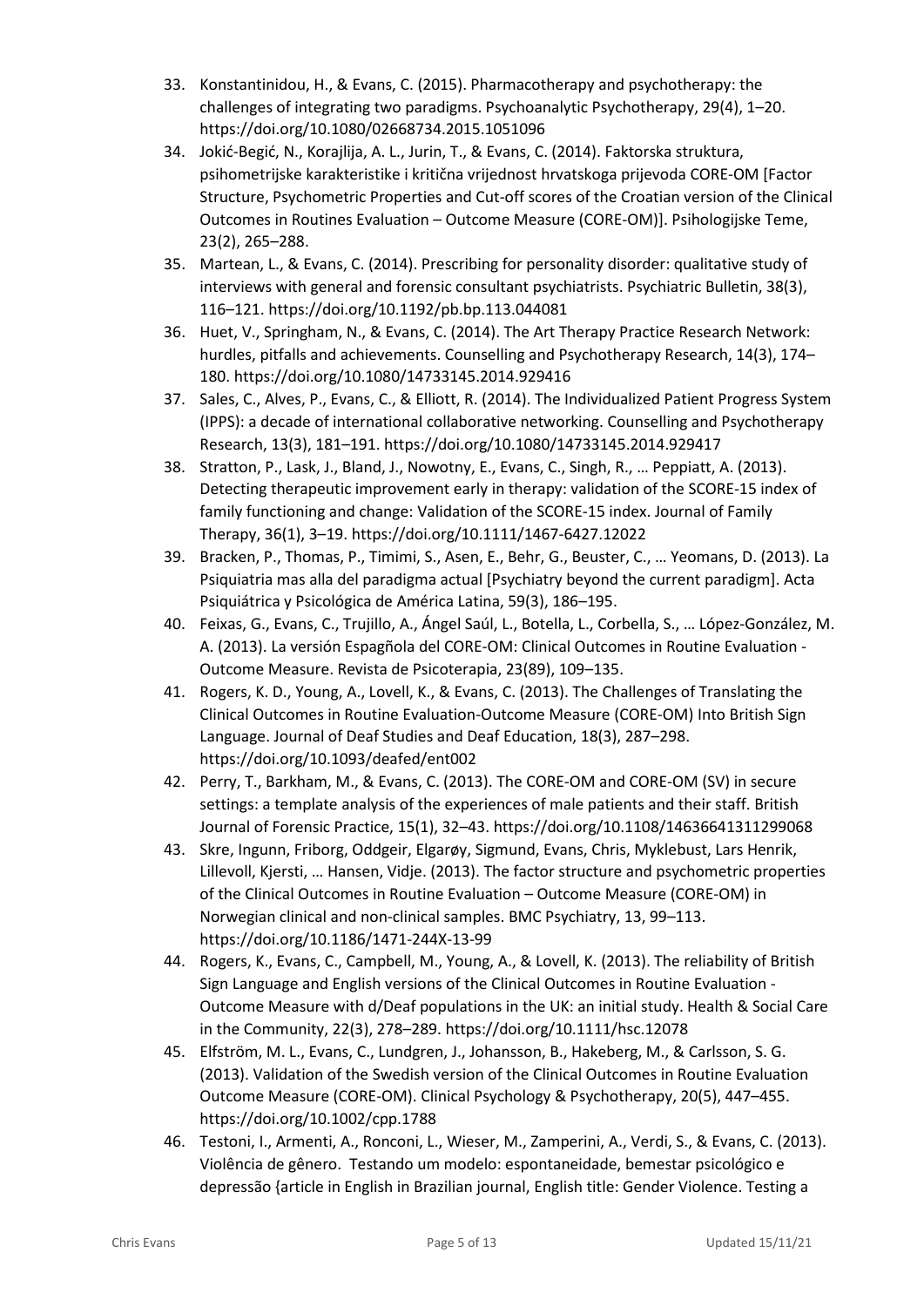model of assumptions: spontaneity, psychological well-being and depression}. Revista Brasileira de Psicodrama, 21(1), 94–110.

- 47. Evans, C. (2012a). Cautionary notes on power steering for psychotherapy. Canadian Psychology/Psychologie Canadienne, 53(2), 131–139. https://doi.org/10.1037/a0027951
- 48. Shepherd, M., Evans, C., Cobb, S., & Ghossain, D. (2012). Does therapy make things worse?: Investigating episodes of psychological therapy where clients' scores showed reliable deterioration. Clinical Psychology Forum, 233, 8–12.
- 49. Huband, N., Evans, C., Duggan, C., & Khan, O. (2012). Personality Disorder Traits and Self-Reported Target Problems in a Treatment-Seeking Sample. Clinical Psychology & Psychotherapy, 21(2), 132-139. https://doi.org/10.1002/cpp.1825
- 50. Bracken, P., Thomas, P., Timimi, S., Asen, E., Behr, G., Beuster, C., … Yeomans, D. (2012). Psychiatry beyond the current paradigm. The British Journal of Psychiatry, 201(6), 430–434. https://doi.org/10.1192/bjp.bp.112.109447
- 51. Kelly, V., Holttum, S., Evans, C., & Shepherd, M. (2012). Social constructions of PSYCHLOPS (psychological outcome profiles) in the context of CBT for psychosis. Counselling and Psychotherapy Research, 12(4), 1–10. https://doi.org/10.1080/14733145.2012.672439
- 52. Barkham, M., Bewick, B., Mullin, T., Gilbody, S., Connell, J., Cahill, J., … Evans, C. (2012). The CORE-10: A short measure of psychological distress for routine use in the psychological therapies. Counselling and Psychotherapy Research, 1–11. https://doi.org/10.1080/14733145.2012.729069
- 53. Evans, C. (2012b). The CORE-OM (Clinical Outcomes in Routine Evaluation) and its derivatives. Integrating Science and Practice, 2(2). Retrieved from http://www.ordrepsy.qc.ca/pdf/2012\_11\_01\_Integrating\_SandP\_Dossier\_02\_Evans\_En.pdf
- 54. Viliūnienė, R., Evans, C., Hilbig, J., Pakalniškienė, V., Danilevičiūtė, V., Laurinaitis, E., & Navickas, A. (2012). Translating the Clinical Outcomes in Routine Evaluation Outcome Measure (CORE-OM) into Lithuanian. Nordic Journal of Psychiatry, 67(5), 305–311. https://doi.org/10.3109/08039488.2012.745599
- 55. Sales, Celia, Moleiro, Carla, Evans, Chris, & Alves, Paula. (2012). Versão Portuguesa do CORE-OM: Tradução, adaptação e estudo preliminar das suas propriedades psicométricas (The Portuguese version of CORE-OM: Translation, adaptation and preliminary data on its psychometric properties). Interface, 39(2), 54–59.
- 56. Evans, C., Ashworth, M., & Peters, M. (2010). Are problems prevalent and stable in nonclinical populations? Problems and test-retest stability of a patient-generated measure, 'PSYCHLOPS' (Psychological Outcome Profiles), in a non-clinical student sample. British Journal of Guidance & Counselling, 38(4), 431–439. https://doi.org/10.1080/03069885.2010.503701
- 57. Evans, C. (2010a). Death, taxes, certainties, groups and communities; or NICE and the deathly hallows. Therapeutic Communities, 31, 321–327.
- 58. Baker-Glenn, E. A., Steels, M., & Evans, C. (2010). The use of psychotropic medication in patients attending psychiatric outpatient services with a primary diagnosis of personality disorder. The Psychiatrist, 34, 83–86. https://doi.org/10.1192/pb.bp.108.021758
- 59. Turton, P., Hughes, P., & Evans, C. (2009). Long-term psychosocial sequelae of stillbirth: phase II of a nested case-control cohort study. Archives of Women's Mental Health, 12, 35– 41. https://doi.org/10.1007/s00737-008-0040-7
- 60. Ashworth, M., Evans, C., & Clement, S. (2009). Measuring psychological outcomes after cognitive behaviour therapy in primary care: a comparison between a new patientgenerated measure 'PSYCHLOPS' (Psychological Outcome Profiles) and 'HADS' (Hospital Anxiety and Depression Scale). Journal of Mental Health, 18, 169–177. https://doi.org/10.1080/09638230701879144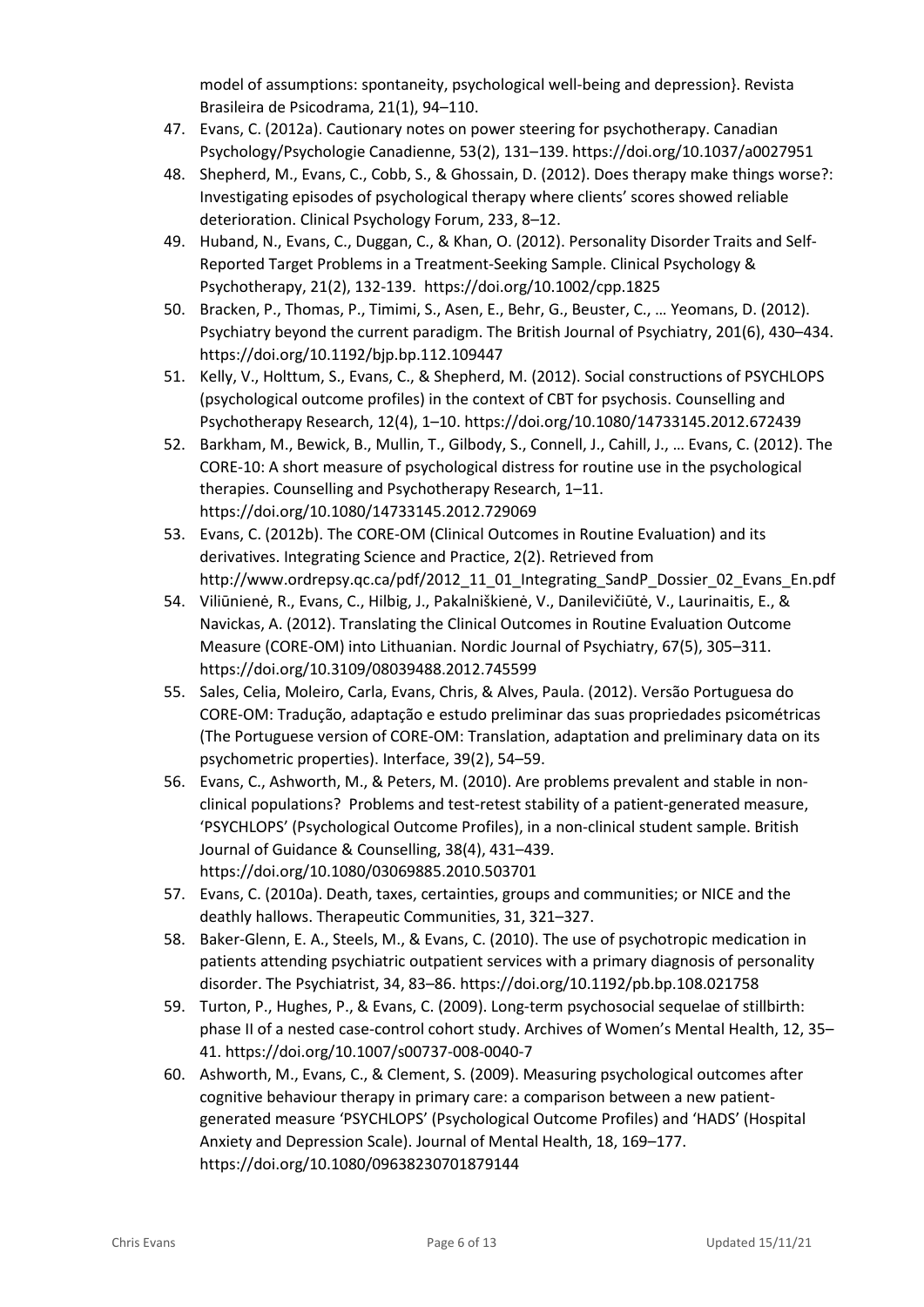- 61. Mace, C., Rowland, N., Evans, C., Schroder, T., & Halstead, J. (2009). Psychotherapy professionals in the UK: Expansion and experiment. European Journal of Psychotherapy & Counselling, 11, 131–140. https://doi.org/10.1080/13642530902927337
- 62. Evans, C. (2009). Review: interpersonal psychotherapy is slightly better and supportive therapy is worse than other therapies for depression. Evidence Based Mental Health, 14, 116.
- 63. McPherson, S., Evans, C., & Richardson, P. (2009). The NICE Depression Guidelines and the recovery model: is there an evidence base for IAPT? Journal of Mental Health, 18, 405–414. https://doi.org/10.3109/09638230902968258
- 64. Newns, K., Evans, C., & Coker, S. (2009). The rise of cyber-research: nearing the end for pencil-and-paper sampling? Clinical Psychology Forum, 193, 25–28.
- 65. Palmieri, G., Evans, C., Hansen, V., Brancaleoni, G., Ferrari, S., Porcelli, P., … Rigatelli, M. (2009). Validation of the Italian version of the clinical outcomes in routine evaluation outcome measure (CORE-OM). Clinical Psychology and Psychotherapy, 16, 444–449. https://doi.org/10.1002/cpp.646
- 66. Palmieri, G., Margison, F., Guthrie, E., Moorey, J., Hardy, G., Evans, C., … Rigatelli, M. (2007). A preliminary study of a measure of role-play competence in Psychodynamic Interpersonal Therapy. Psychology and Psychotherapy: Therapy, Research and Practice, 80(2), 327–331. https://doi.org/10.1348/147608306X117600
- 67. Richardson, P., Jones, K., Evans, C., Stevens, P., & Rowe, A. (2007). An exploratory randomised trial of group based art therapy as an adjunctive treatment in severe mental illness. Journal of Mental Health, 16, 483–491.
- 68. Shepherd, M., Evans, C., Ashworth, M., Nairne, K., & Robinson, S. I. (2007). Making CORE-OM data work for you and your service: a primary care psychology and counselling team's experience of routine outcome measurement. Clinical Psychology Forum, 174, 31–34.
- 69. Gampe, K., Bieščad, M., Balúnová-Labaničová, L., Timul'ák, L., & Evans, C. (2007). Slovak adaptation of CORE-OM (Clinical Outcomes in Routine Evaluation - Outcome Measure). Ceska a Slovenska Psychiatrie, 103(1), 4–13.
- 70. Huband, N., Duggan, C., McMurran, M., & Evans, C. (2007). Social problem-solving plus psychoeducation for adults with personality disorder: a pragmatic randomised controlled trial. British Journal of Psychiatry, 190, 307–313.
- 71. Ashworth, M., Robinson, S. I., Evans, C., Shepherd, M., Conolly, A., & Rowlands, G. (2007). What does an idiographic measure (PSYCHLOPS) tell us about the spectrum of psychological issues and scores on a nomothetic measure (CORE-OM)? Primary Care and Community Psychiatry, 12, 7–16. https://doi.org/10.1080/17468840701560805
- 72. Cahill, J., Barkham, M., Stiles, W. B., Twigg, E., Hardy, G. E., Rees, A., & Evans, C. (2006). Convergent validity of the CORE Measures with measures of depression for clients in cognitive therapy for depression. Journal of Counseling Psychology, 53, 253–259.
- 73. Lyne, K. D., Barrett, P., Evans, C., & Barkham, M. (2006). Dimensions of variation on the CORE-OM. British Journal of Clinical Psychology, 45, 185–203.
- 74. Barkham, M., Connell, J., Miles, J. N. V., Evans, C., Stiles, W. B., Margison, F., & Mellor-Clark, J. (2006). Dose-effect relations and responsive regulation of treatment duration: The good enough level. Journal of Consulting and Clinical Psychology, 74(1), 160–167.
- 75. Warren, F., Zaman, S., Dolan, B., Norton, K., & Evans, C. (2006). Eating disturbance and severe personality disorder: outcome of specialist treatment for severe personality disorder. European Eating Disorders Review, 14, 69–78.
- 76. Freestone, M., Lees, J., Evans, C., & Manning, N. (2006). Histories of trauma in client members of therapeutic communities. Therapeutic Communities, 27, 387–409.
- 77. Robinson, S. I., Ashworth, M., Shepherd, M., & Evans, C. (2006). In their own words: a narrative-based classification of clients' problems on an idiographic outcome measure for talking therapy in primary care. Primary Care Mental Health, 4, 165–174.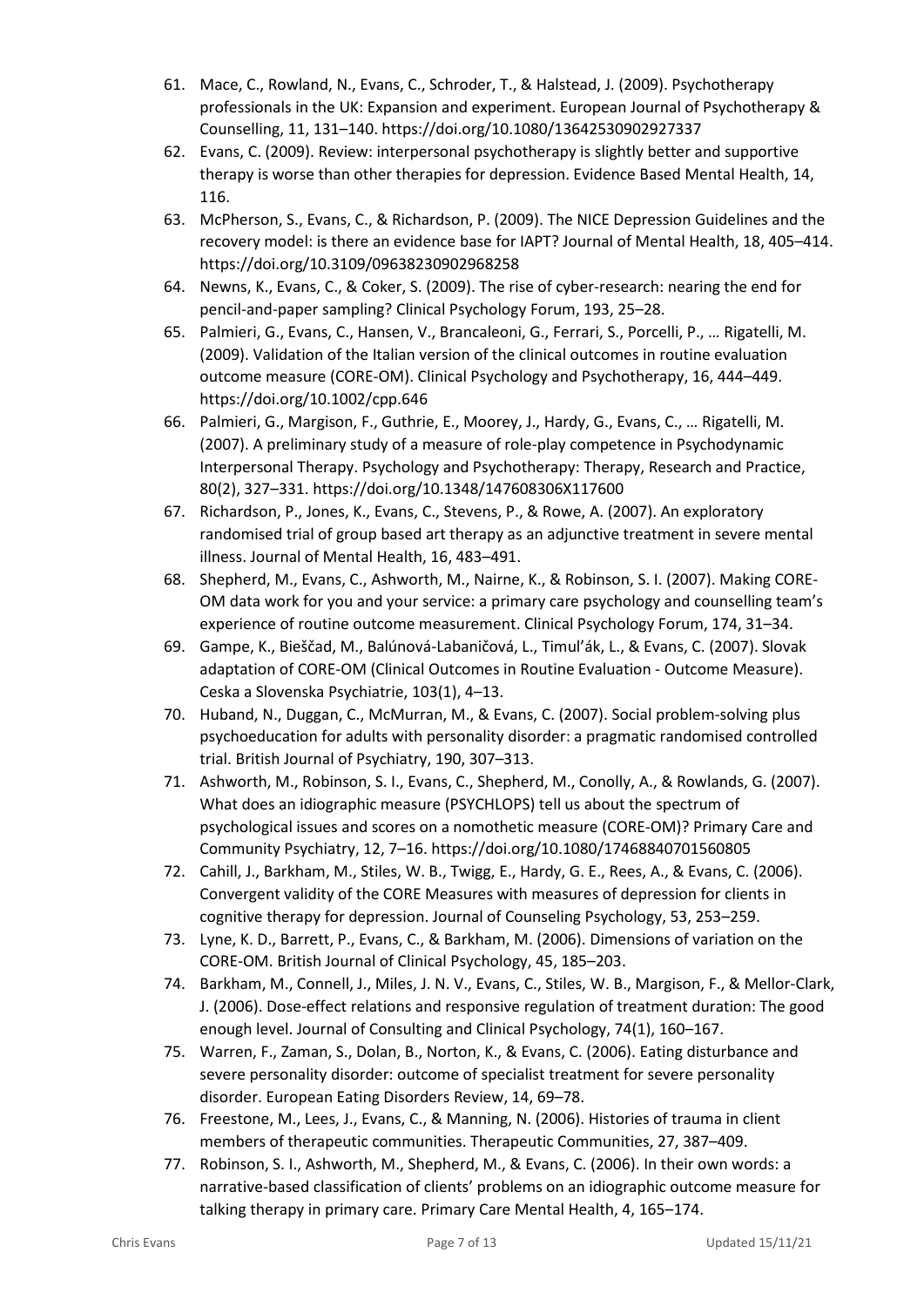- 78. Palmieri, G., Evans, C., Freni, S., Bajoni, A., Chicherio, M., Ferrari, S., … Reitano, F. (2006). La valutazione routinaria degli esiti della psicoterapia: traduzione e validazione preliminare del sistema CORE (Clinical outcome for routine evaluation). Nuove Tendenze Della Psicologia, 4, 371–386.
- 79. Lees, J., Evans, C., Freestone, M., & Manning, N. (2006). Who comes into therapeutic communities? A description of the characteristics of a sequential sample of client members admitted to 17 therapeutic communities. Therapeutic Communities, 27, 411–433.
- 80. Lees, J., Evans, C., & Manning, N. (2005). A cross-sectional snapshot of therapeutic community client members. Therapeutic Communities, 26, 295–314.
- 81. Milton, J., McCartney, M., Duggan, C., Evans, C., Collins, M., McCarthy, L., & Larkin, E. (2005). Beauty in the Eye of the Beholder? How high security hospital psychopathicallydisordered patients rate their own interpersonal behaviour. Journal of Forensic Psychiatry and Psychology, 16, 552–565.
- 82. Carlyle, J., & Evans, C. (2005). Containing containers: attention to the 'innerface' and 'outerface' of groups in secure institutions. Group Analysis, 38, 395–408.
- 83. Ashworth, M., Robinson, S. I., Godfrey, E., Shepherd, M., Evans, C., Seed, P., … Tylee, A. (2005). Measuring mental health outcomes in primary care: the psychometric properties of a new patient-generated outcome measure, 'PSYCHLOPS' ('Psychological Outcome Profiles'). Primary Care Mental Health, 3, 261–270.
- 84. Lutz, W., Leach, C., Barkham, M., Lucock, M., Stiles, W. B., Evans, C., … Iveson, S. (2005). Predicting change for individual psychotherapy clients based on their nearest neighbors. Journal of Consulting and Clinical Psychology, 73(5), 904–913. https://doi.org/10.1037/0022-006X.73.5.904
- 85. Sinclair, A., Barkham, M., Evans, C., Connell, J., & Audin, K. (2005). Rationale and development of a general population well-being measure: Psychometric status of the GP-CORE in a student sample. British Journal of Guidance and Counselling, 33(2), 153–173. https://doi.org/0.1080/03069880500132581
- 86. Shepherd, M., Ashworth, M., Evans, C., Robinson, S. I., Randall, M., & Ward, S. (2005). What factors are associated with improvement after brief psychological interventions in primary care? Issues arising from using routine outcome measurement to inform clinical practice. Counselling and Psychotherapy Research, 5, 273–280.
- 87. Warren, F., Evans, C., Dolan, B., & Norton, K. (2004). Impulsivity and self-damaging behaviour in severe personality disorder: the impact of democratic therapeutic community treatment. Therapeutic Communities: International Journal for Therapeutic & Supportive Organizations, 25, 55–71.
- 88. Sainsbury, L., Krishnan, G., & Evans, C. (2004). Motivating factors for male forensic patients with personality disorders. Criminal Behaviour and Mental Health, 14, 31–40.
- 89. Birtchnell, J., & Evans, C. (2004). The Person's Relating to Others Questionnaire (PROQ2). Personality & Individual Differences, 36, 125–140.
- 90. Lanman, M., Grier, F., & Evans, C. (2003). Objectivity in psychoanalytic assessment of couple relationships. British Journal of Psychiatry, 182, 255–260.
- 91. Evans, C., Connell, J., Barkham, M., Marshall, C., & Mellor-Clark, J. (2003). Practice-Based Evidence: benchmarking NHS primary care counselling services at national and local levels. Clinical Psychology & Psychotherapy, 10(6), 374–388. https://doi.org/10.1002/cpp.384
- 92. Hughes, P., Turton, P., Hopper, E., & Evans, C. (2002). Assessment of guidelines for good practice in psychosocial care of mothers after stillbirth: a cohort study. The Lancet, 360(9327), 114–118. https://doi.org/10.1016/S0140-6736(02)09410-2
- 93. Mezey, G., Evans, C., & Hobdell, K. (2002). Families of Homicide Victims: psychiatric responses and help seeking. Psychology and Psychotherapy: Therapy, Research and Practice, 75, 65–75.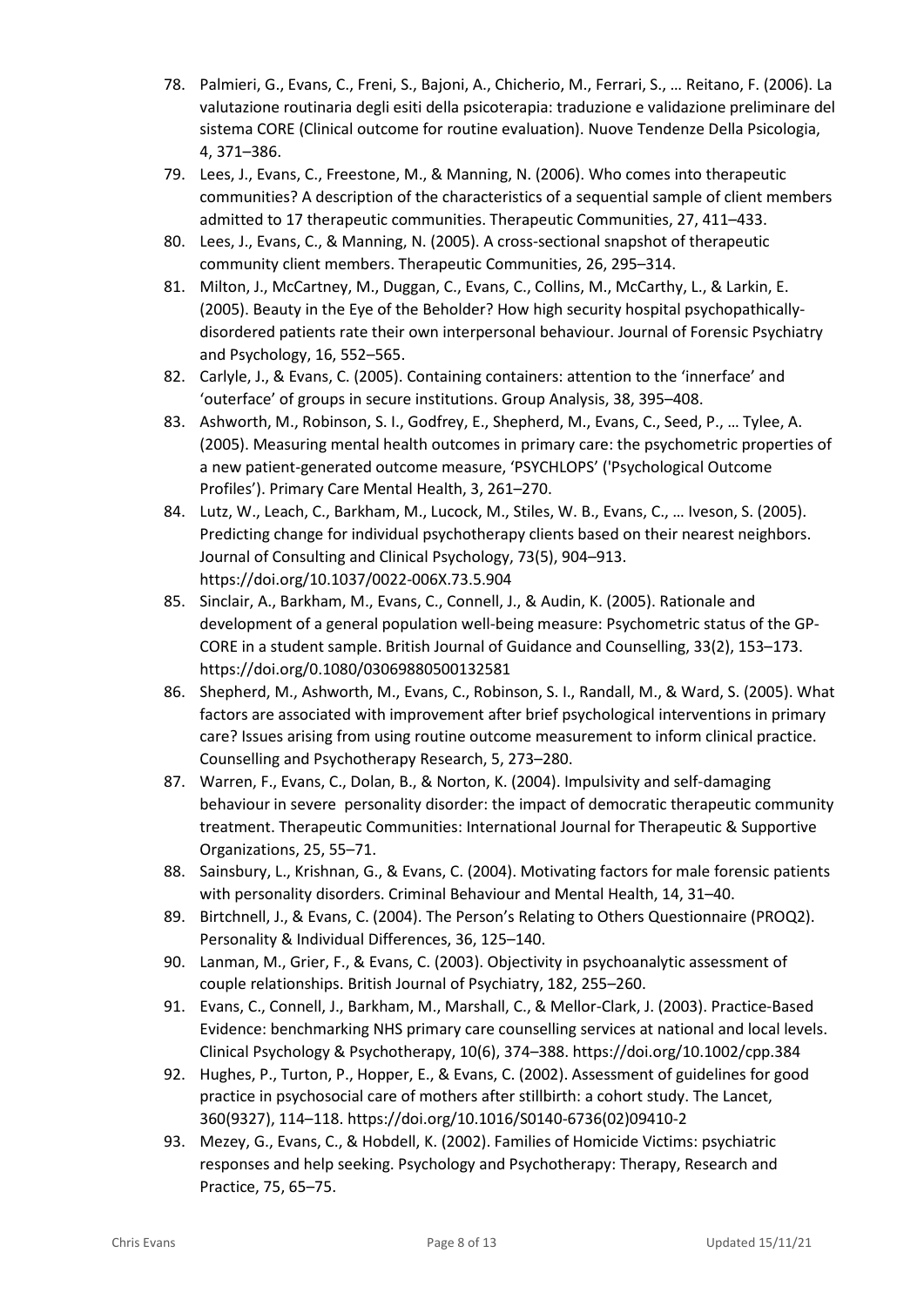- 94. Kennard, D., Elliott, B., Roberts, J., & Evans, C. (2002a). Group-analytic training conducted through a language interpreter: is the experience therapeutic? Is it group-analytic? Group Analysis, 35(2), 237–250. https://doi.org/10.1177/0533316402035002836
- 95. Hughes, P., Turton, P., Hopper, E., & Evans, C. (2002). Guidelines for 'good practice' in the psychosocial care of mothers after stillbirth are not supported by the evidence: a case control study. Lancet, 360, 114–118.
- 96. Clulow, C., Shmueli, A., Vincent, C., & Evans, C. (2002). Is empirical research compatible with clinical practice? British Journal of Psychotherapy, 19, 33–44.
- 97. Kennard, D., Elliott, B., Roberts, J., & Evans, C. (2002b). Response to commentaries by Lorentzen, Maar and Sorlie, Cohen and Mendelssohn. Group Analysis, 35, 267–269. https://doi.org/10.1177/05316402035002843
- 98. Evans, C., Hughes, J., & Houston, J. (2002). Significance testing the validity of ideographic methods: a little derangement goes a long way. British Journal of Mathematical and Statistical Psychology, 55(2), 385–390.
- 99. Martindale, B., Birtle, J., Black, T., Burford, C., Chiesa, M., Dalton, J., … Mitchison, S. (2002). The British Psychological Society review. Psychiatric Bulletin, 26, 197–198.
- 100. Blount, C., Evans, C., Birch, S., Warren, F., & Norton, K. (2002). The properties of self-report research measures: beyond psychometrics. Psychology and Psychotherapy: Therapy, Research and Practice, 75, 151–164.
- 101. Evans, C., Connell, J., Barkham, M., Margison, F., McGrath, G., Mellor-Clark, J., & Audin, K. (2002). Towards a standardised brief outcome measure: psychometric properties and utility of the CORE-OM. British Journal of Psychiatry, 180(1), 51–60. https://doi.org/10.1192/bjp.180.1.51
- 102. Evans, C. (2001b). Commentary: Treatment benefits of psychoanalytically oriented partial hospitalisation were maintained over 18 months in borderline personality disorder. Evidence Based Mental Health, 4, 73.
- 103. Daryanani, R., Hindley, P., Evans, C., Fahy, P., & Turk, J. (2001). Ethnicity and use of a child and adolescent mental health service I: ethnic breakdown of referrals. Child Psychology and Psychiatry Review, 6, 127–132.
- 104. Turton, P., Hughes, P., Evans, C., & Fainman, D. (2001). Incidence, correlates and predictors of post traumatic stress disorder in the pregnancy after stillbirth. British Journal of Psychiatry, 178, 556–560.
- 105. Evans, C. (2001c). Research as an extended group phenomenon. 'Is "hard science" a sexual metaphor?' Group Analysis, 34, 299–307.
- 106. Barkham, M., Margison, F., Leach, C., Lucock, M., Mellor-Clark, J., Evans, C., … McGrath, G. (2001). Service profiling and outcomes benchmarking using the CORE-OM: toward practicebased evidence in the psychological therapies. Journal of Consulting and Clinical Psychology, 69, 184–196. https://doi.org/10.1037/0022-006X.69.2.184
- 107. Evans, C., Mellor-Clark, J., Margison, F., Barkham, M., Audin, K., Connell, J., & McGrath, G. (2000). CORE: Clinical Outcomes in Routine Evaluation. Journal of Mental Health, 9(3), 247– 255. https://doi.org/10.1080/jmh.9.3.247.255
- 108. Margison, F. R., Barkham, M., Evans, C., McGrath, G., Mellor-Clark, J., Audin, K., & Connell, J. (2000). Measurement and psychotherapy: Evidence-based practice and practice-based evidence. British Journal of Psychiatry, 177(2), 123–130. https://doi.org/10.1192/bjp.177.2.123.
- 109. Mellor-Clark, J., Barkham, M., Connell, J., & Evans, C. (1999). Practice-based evidence and need for a standardised evaluation system: informing the design of the CORE system. European Journal of Psychotherapy, Counselling and Health, 3, 357–374.
- 110. Hughes, P. M., Turton, P., & Evans, C. D. (1999). Stillbirth as risk factor for depression and anxiety in the subsequent pregnancy: cohort study. British Medical Journal, 318, 1721– 1724. https://doi.org/10.1136/bmj.318.7200.1721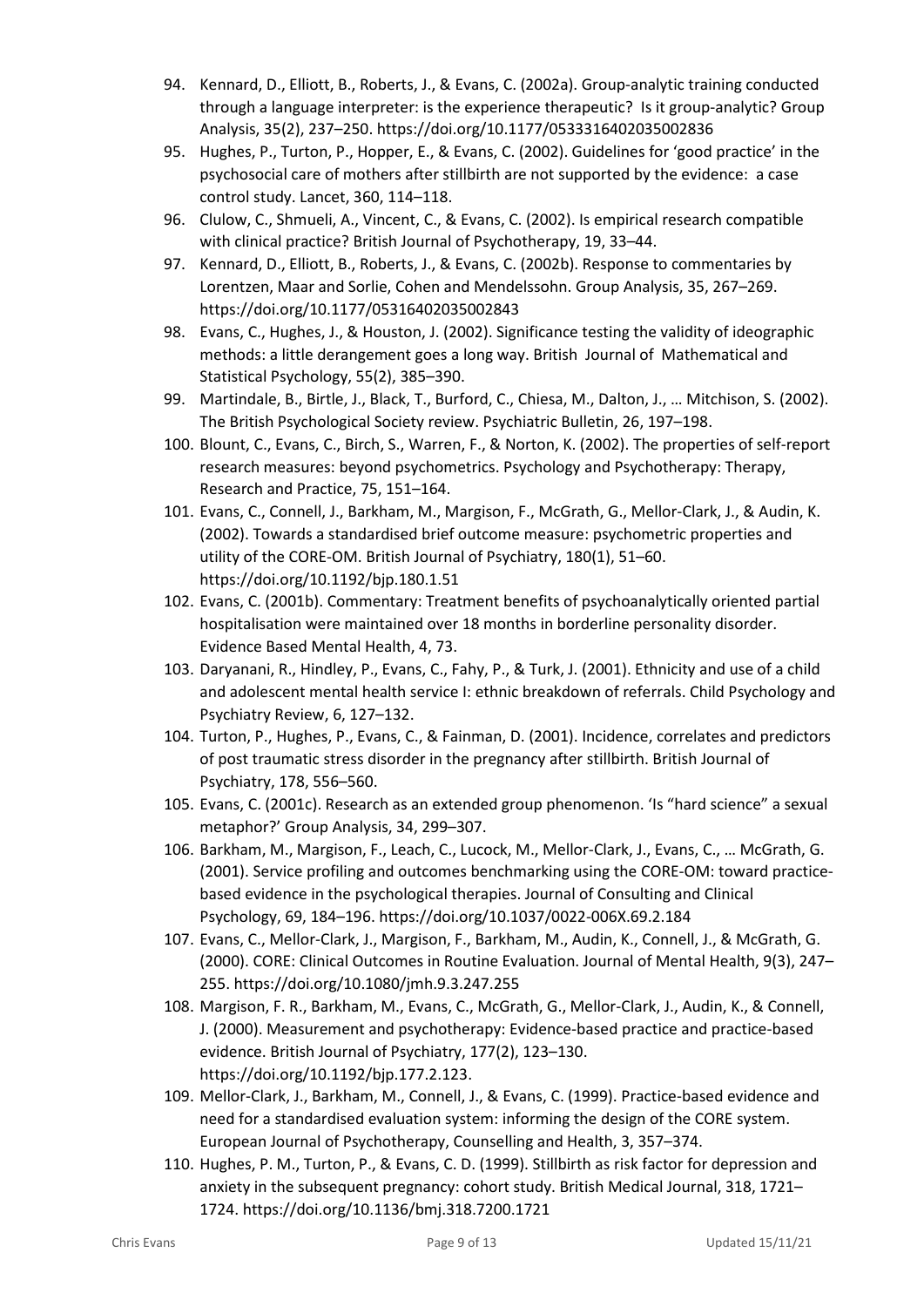- 111. Evans, C., Margison, F., & Barkham, M. (1998). The contribution of reliable and clinically significant change methods to evidence-based mental health. Evidence Based Mental Health, 1, 70–72.
- 112. Barkham, M., Evans, C., Margison, F., McGrath, G., Mellor-Clark, J., Milne, D., & Connell, J. (1998). The rationale for developing and implementing core outcome batteries for routine use in service settings and psychotherapy outcome research. Journal of Mental Health, 7, 35–47.
- 113. Evans, C., Searle, Y., & Dolan, B. (1998). Two new tools for the assessment of multiimpulsivity: the "MIS" and the "CAM". European Eating Disorders Review, 6, 48–57.
- 114. Evans, C., Dolan, B., & Toriola, A. (1997). Detection of intra- and cross-cultural nonequivalence by simple methods in cross-cultural research: evidence from a study of eating attitudes in Nigeria and Britain. Eating and Weight Disorders, 2, 67–78.
- 115. Dawkins, J. L., Tylden, E., Colley, N., & Evans, C. D. H. E. (1997). Drug abuse in pregnancy: obstetric and neonatal problems. Ten years' experience. Drug and Alcohol Review, 16, 25– 31.
- 116. Hillam, J., Evans, C. D. H., Borrell, T., & Davies, N. (1997). The management of severe psychiatric disorder: a comparison of the use of neuroleptic medication in two intensive therapy units. The Journal of Forensic Psychiatry, 8, 679–688.
- 117. Hillam, J., & Evans, C. (1996). Neuroleptic drug use in psychiatric intensive therapy units: problems with complying with the consensus statement. Psychiatric Bulletin, 20, 82–84.
- 118. Evans, C. (1996). The British Journal of Psychotherapy on the Internet. British Journal of Psychotherapy, 12, 532–535.
- 119. Toriola, A. L., Dolan, B. M., Evans, C., & Adetimole, O. (1996). Weight satisfaction of Nigerian women in Nigeria and Britain: inter-generational and cross-cultural influences. European Eating Disorders Review, 4, 84–94.
- 120. McClintock, T., & Evans, C. (1995). Admissions to a close supervision unit. Do patients with repeated short admissions constitute the 'revolving door' patients of minimum secure provision? Journal of Forensic Psychiatry, 6, 63–75.
- 121. Dolan, B., Evans, C., & Norton, K. (1995). Multiple Axis-II diagnoses of personality disorder. British Journal of Psychiatry, 166, 107–112.
- 122. Savournin, R., Evans, C., Hirst, J. F., & Watson, J. P. (1995). The elusive factor structure of the Inventory of Interpersonal Problems. British Journal of Medical Psychology, 68, 353– 369.
- 123. Dolan, B., Evans, C., & Norton, K. (1994). Disordered eating behavior and attitudes in female and male patients with personality disorder. Journal of Personality Disorders, 8, 17– 27.
- 124. Evans, C., & Dolan, B. (1993). Body Shape Questionnaire: derivation of shortened 'alternate forms'. International Journal of Eating Disorders, 13, 315–321.
- 125. Morin, C., Anderson, J., & Evans, C. D. H. (1993). Life with Style: A poster series. Journal of Nutrition Education, 25, 100.
- 126. Evans, C., & Lacey, J. H. (1992). Multiple self-damaging behaviour among alcoholic women. A prevalence study. British Journal of Psychiatry, 161(5), 643–647. <https://doi.org/10.1192/bjp.161.5.643>
- 127. Dolan, Bridget, Chris Evans, and J. Hubert Lacey. (1992). 'The Natural History of Disordered Eating Behavior and Attitudes in Adult Women'. International Journal of Eating Disorders 12 (3): 241–48. doi:10.1002/1098-108X(199211)12:3<241::AID-EAT2260120303>3.0.CO;2- 6.
- 128. Dolan, B. M., Evans, C., & Wilson, J. (1992). Neurotic symptomatology and length of stay in a therapeutic community. Therapeutic Communities, 13, 171–177.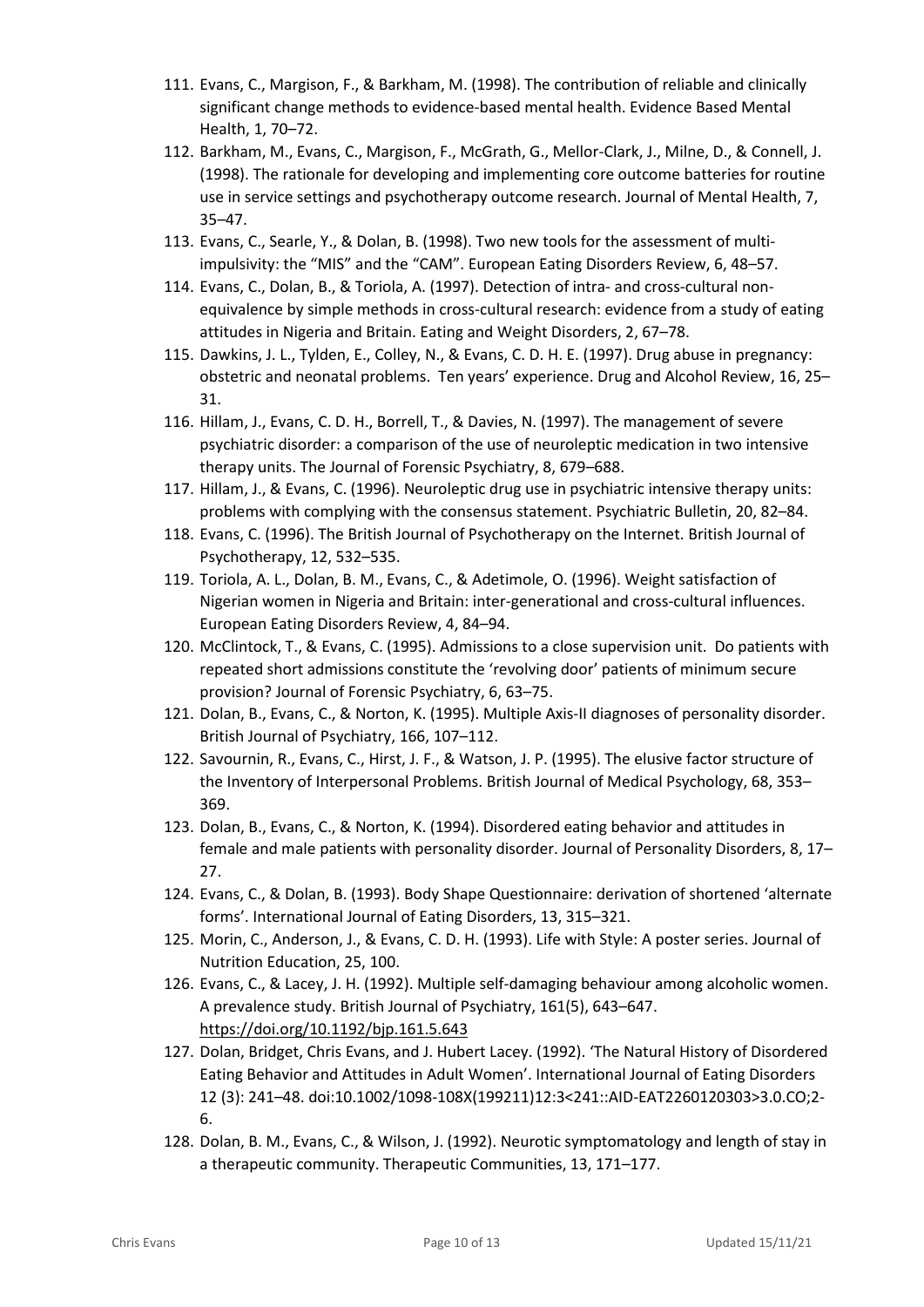- 129. Evans, Chris. (1992). Could "Objective, Experimental" Analysis of Human Motivation Really Improve Psychotherapy? British Journal of Medical Psychology 65 (3): 245–54. doi:10.1111/j.2044-8341.1992.tb01704.x.
- 130. Dolan, B. M., Evans, C., & Norton, K. (1992). The separation-individuation inventory. Association with borderline phenomena. Journal of Nervous and Mental Disease, 180, 529– 533.
- 131. Dolan, B. M., Wilson, J., & Evans, C. (1992). Therapeutic community treatment for personality disordered adults: changes in neurotic symptomatology on follow-up. International Journal of Social Psychiatry, 38, 243–250.
- 132. McCluskey, S., Evans, C., Lacey, J. H., Pearce, J. M., & Jacobs, H. (1991). Polycystic ovary syndrome and bulimia. Fertility and Sterility, 55, 287–291.
- 133. Ryle, A., & Evans, C. D. H. (1991). Some meanings of body and self in eating-disordered and comparison subjects. British Journal of Medical Psychology, 64, 273–283.
- 134. Kramers, M., Evans, C., Dolan, B., Hume, F., & Lacey, H. (1991). The changing face of bulimia. British Review of Bulimia and Anorexia Nervosa, 5, 17–21.
- 135. Dolan, B., Lacey, J. H., & Evans, C. (1990). Eating behaviour and attitudes to weight and shape in British women from three ethnic groups. British Journal of Psychiatry, 157, 523– 528.
- 136. Dolan, B. M., Lieberman, S., Evans, C., & Lacey, J. H. (1990). Family features associated with normal body weight bulimia. International Journal of Eating Disorders, 9, 639–647.
- 137. Ford, M. F., Jones, M., Scannell, T., Powell, A., Coombes, R. C., & Evans, C. (1990). Is group psychotherapy feasible for oncology outpatients attenders selected on the basis of psychological morbidity? British Journal of Cancer, 62, 624–626.
- 138. Wooster, G., Hutchinson, D., & Evans, C. (1990). Two examples of supervised weekly psychotherapy, illustrating bi-logic in relation to birth. International Review of Psycho-Analysis, 17, 445–453.
- 139. Ford, K.A., Bridget M. Dolan, and Chris Evans. (1990). Cultural Factors in the Eating Disorders: A Study of Body Shape Preferences of Arab Students. Journal of Psychosomatic Research 34 (5): 501–7.
- 140. Dolan, Bridget M., Chris Evans, and J. Hubert Lacey. (1989). Family Composition and Social Class in Bulimia. A Catchment Area Study of a Clinical and a Comparison Group. Journal of Nervous and Mental Disease 177 (5): 267–72.
- 141. Birtchnell, J., Evans, C., Deahl, M., & Masters, N. (1989). The depression screening instrument (DSI): a device for the detection of depressive disorders in general practice. Journal of Affective Disorders, 16, 269–281.
- 142. Birtchnell, J., Evans, C., & Kennard, J. (1988). Life history factors associated with neurotic symptomatology in a rural community sample of 40-49 year old women. Journal of Affective Disorders, 14, 271–285.
- 143. Cantopher, T., Evans, C. D. H., Lacey, J. H., & Pearce, J. M. (1988). Menstrual and ovulatory disurbance in bulimia. British Medical Journal, 297, 836–837.
- 144. Birtchnell, J., Evans, C., & Kennard, J. (1988). The total score of the Crown-Crisp Experiential Index: a useful and valid measure of psychoneurotic pathology. British Journal of Medical Psychology, 61, 255–266.
- 145. Stockwell, R., Powell, A., Bhat, A., & Evans, C. (1987). Patients' views of Occupational Therapy in a Therapeutic Milieu. British Journal of Occupational Therapy, 50, 406–410.
- 146. Lacey, J. H., & Evans, C. D. H. (1986). The Impulsivist: a multi-impulsive personality disorder. British Journal of Addictions, 81, 641–649.
- 147. Evans, C D, and J H Lacey. (1986). Toxicity of Vitamins: Complications of a Health Movement. BMJ 292 (6519): 509–10. doi:10.1136/bmj.292.6519.509.
- 148. Evans, C., & McCarthy, M. (1985). Prognostic uncertainty in terminal care: can the Karnovsky index help? The Lancet, i, 1204–1206.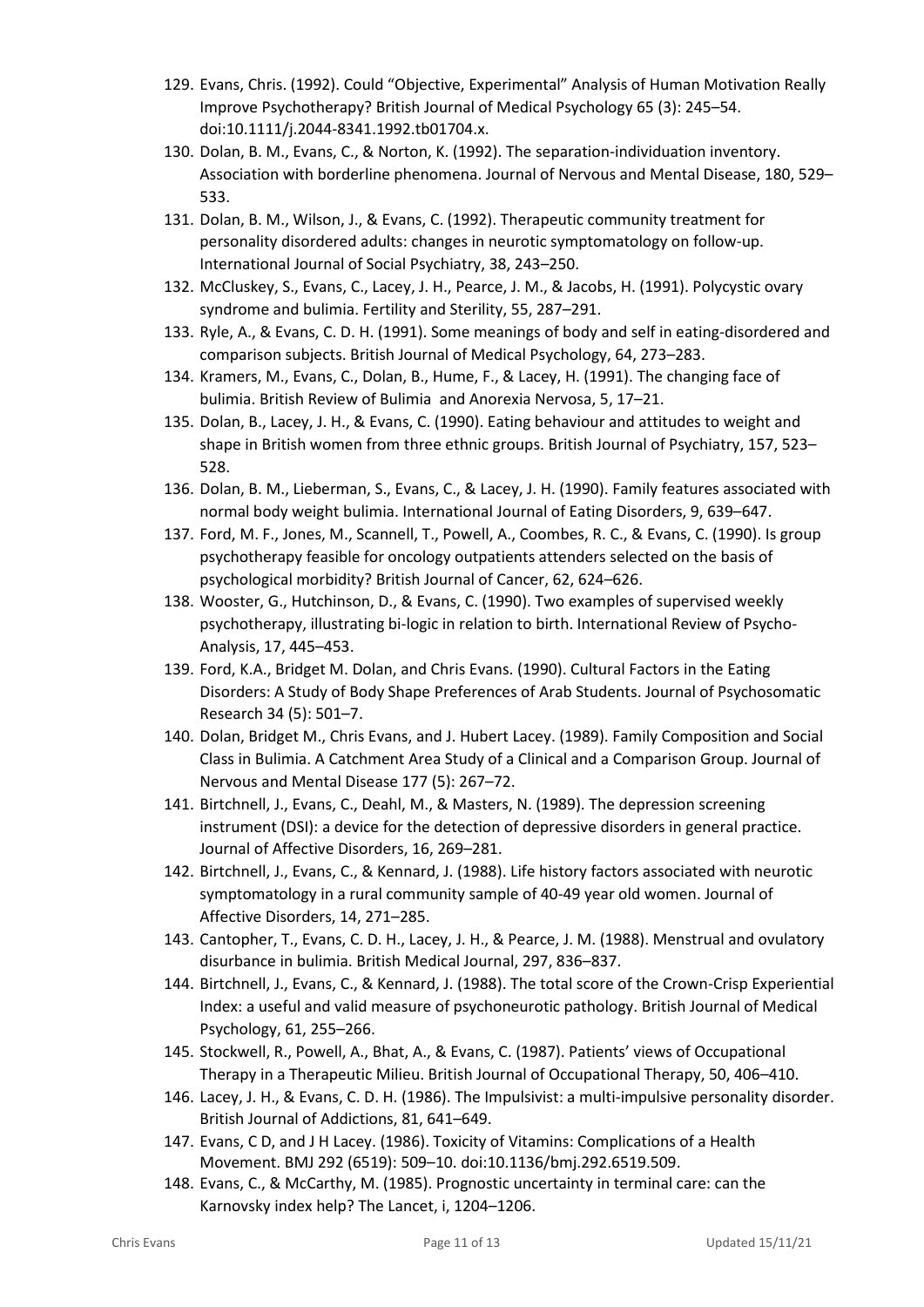- 149. Evans, C., & McCarthy, M. (1984). Referral and survival of patients accepted by a terminal care support team. *Journal of Epidemiology and Community Health*, *38*(4), 310–314.
- 150. McCarthy, M., & Evans, C. (1984). An epidemiological contribution to planning urology services. Hospital and Health Services Review, 80, 182–184

# **PRESENTATIONS**

I have been presenting for thirty years with invited keynote presentations at conferences, universities and for national health delivery services in multiple countries. However, partly to protect time for writing and partly to reduce my carbon footprint, I have radically reduced this work as of 2018 and no longer list details here.

# **TEACHING**

My first major teaching rôle was in my SHO post though again I am reducing this work. The following lists teaching work from the last 20 years.

| 2020          | Visiting lecturer, University of Toulouse.                                                                                        |
|---------------|-----------------------------------------------------------------------------------------------------------------------------------|
| $2017 - 2020$ | Supervision and consultation to PhD students (three) and DCounsPsych                                                              |
|               | students (one): University of Roehampton                                                                                          |
| 2017          | HEA fellowship awarded                                                                                                            |
| $2015 - 2017$ | Part-time teaching on Masters in Integrative Psychotherapy and                                                                    |
|               | Doctorate in Counselling Psychology, University of Roehampton                                                                     |
| $2012 - 2015$ | External examiner, MSc in Psychological Therapies, University of Exeter                                                           |
| $2011 - 2015$ | External examiner, MSc in Group Analysis, Birkbeck College, University of<br>London                                               |
| $2010 - 2015$ | External examiner, MA in Intercultural Psychoanalytic Psychotherapy,<br>University of East London with the Refugee Therapy Centre |
| $1995 - 2006$ | Board Member, Guildford M.R.C.Psych. revision course                                                                              |
| $2002 - 2005$ | Member General Board, Training Standards Committee, UK Council for<br>Psychotherapy                                               |
| $1998 - 1999$ | Research tutor, M.Sc. in Forensic Mental Health, St. George's Hosp. Med.<br>School (SGHMS)                                        |
| $1996 - 2003$ | Research tutor, Prudence Skynner family therapy qualifying course                                                                 |
| $1993 - 2001$ | Member, Royal College part II basic sciences exams subcommittee                                                                   |

# **OTHER RÔLES AND EXPERIENCE**

I have had held rôles and responsibilities which have given me a very wide experience of UK politics, of management and governance in the NHS and in NHS research particularly, and of the third sector and psychotherapy widely. The following lists key work from the last 20 years.

| $2018 -$ | Advisor to 87 percent (https://www.87 percent.co.uk/) from June 2018.<br>87 percent provide smartphone apps for and services for health promotion and<br>monitoring for major employers aiming to help their workforce improve their<br>mental health.                                                 |
|----------|--------------------------------------------------------------------------------------------------------------------------------------------------------------------------------------------------------------------------------------------------------------------------------------------------------|
| $2017 -$ | Consultation on putting PBE and routine change measurement at the heart of the<br>work of the Institut de Trastorns Alimentaris, a major Spanish mental health<br>provider expanding from Barcelona & eating disorders to Spain and general<br>mental health. Joint link with University of Barcelona. |